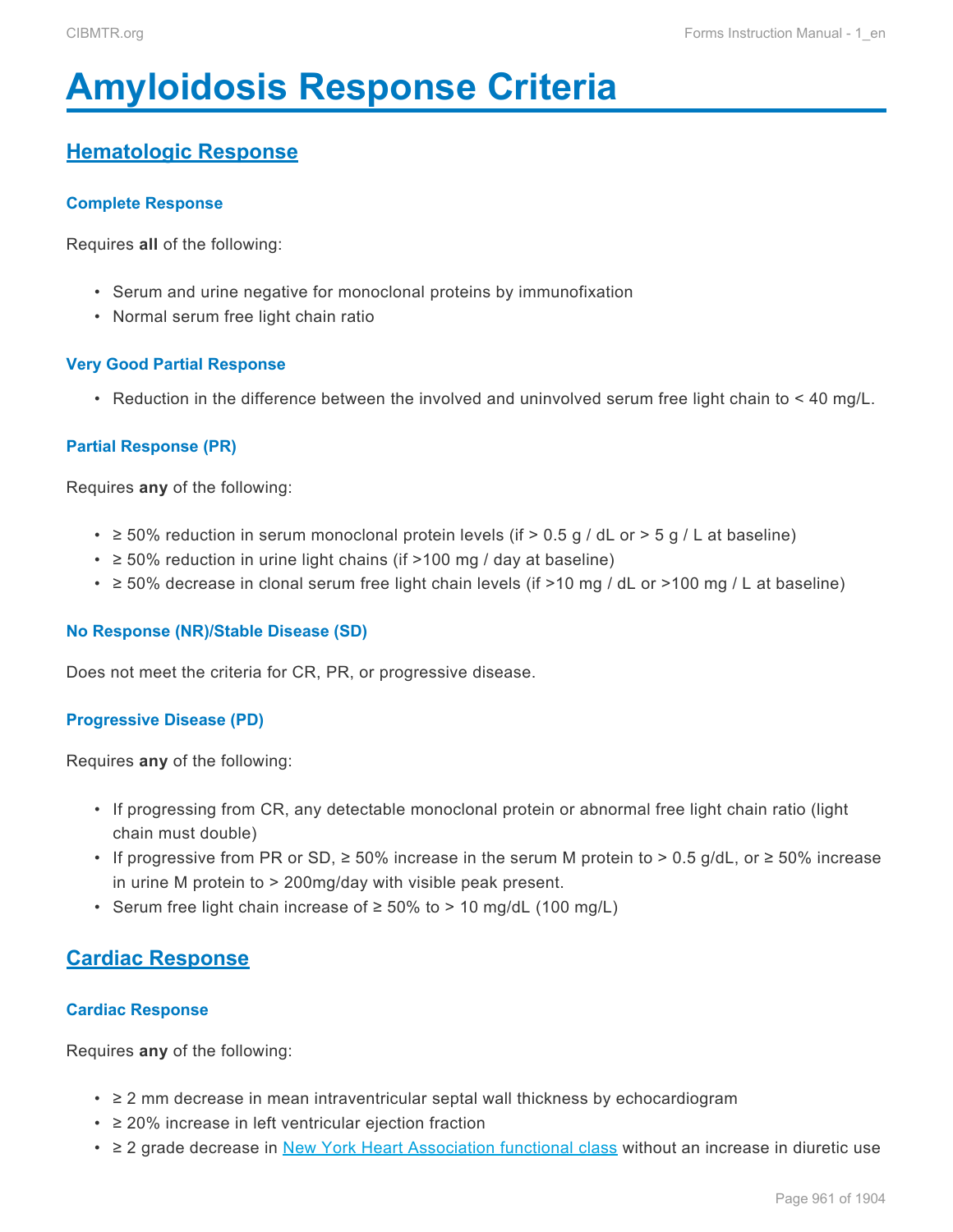and no increase in wall thickness

• Reduction (≥ 30% and ≥ 300ng/L) of NT-proBNP in patients whom the eGFR is ≥ 45 ml/minute/ 1.73m2

#### **No Response/Stable Disease**

Does not meet the criteria for cardiac response or progressive disease

#### **Progressive Disease**

Requires **any** of the following:

- ≥ 2 mm increase from baseline in the intraventricular wall thickness by echocardiogram
- ≥ 10% decrease in the left ventricular ejection fraction.
- ≥ 1 grade increase in [New York Heart Association functional class](#page-5-0)

### **Hepatic Response**

#### **Hepatic Response**

Requires **all** of the following:

- $\cdot$   $\geq$  2 cm decrease in liver span if hepatomegaly present (liver  $>$  15 cm)
- ≥ 50% decrease and/or normalization of serum alkaline phosphatase (ALP) level

#### **No Response/Stable Disease**

Does not meet the criteria for hepatic response or progressive disease

#### **Progressive Disease**

Requires the following:

 $\cdot$   $\geq$  50% increase in the serum alkaline phosphatase (ALP) level

## **Autonomic Neuropathy Response**

#### **Autonomic Neuropathy Response**

Resolution of symptomatic orthostatic hypotension

#### **No Response/Stable Disease**

Does not meet the criteria for autonomic neuropathy response or progressive disease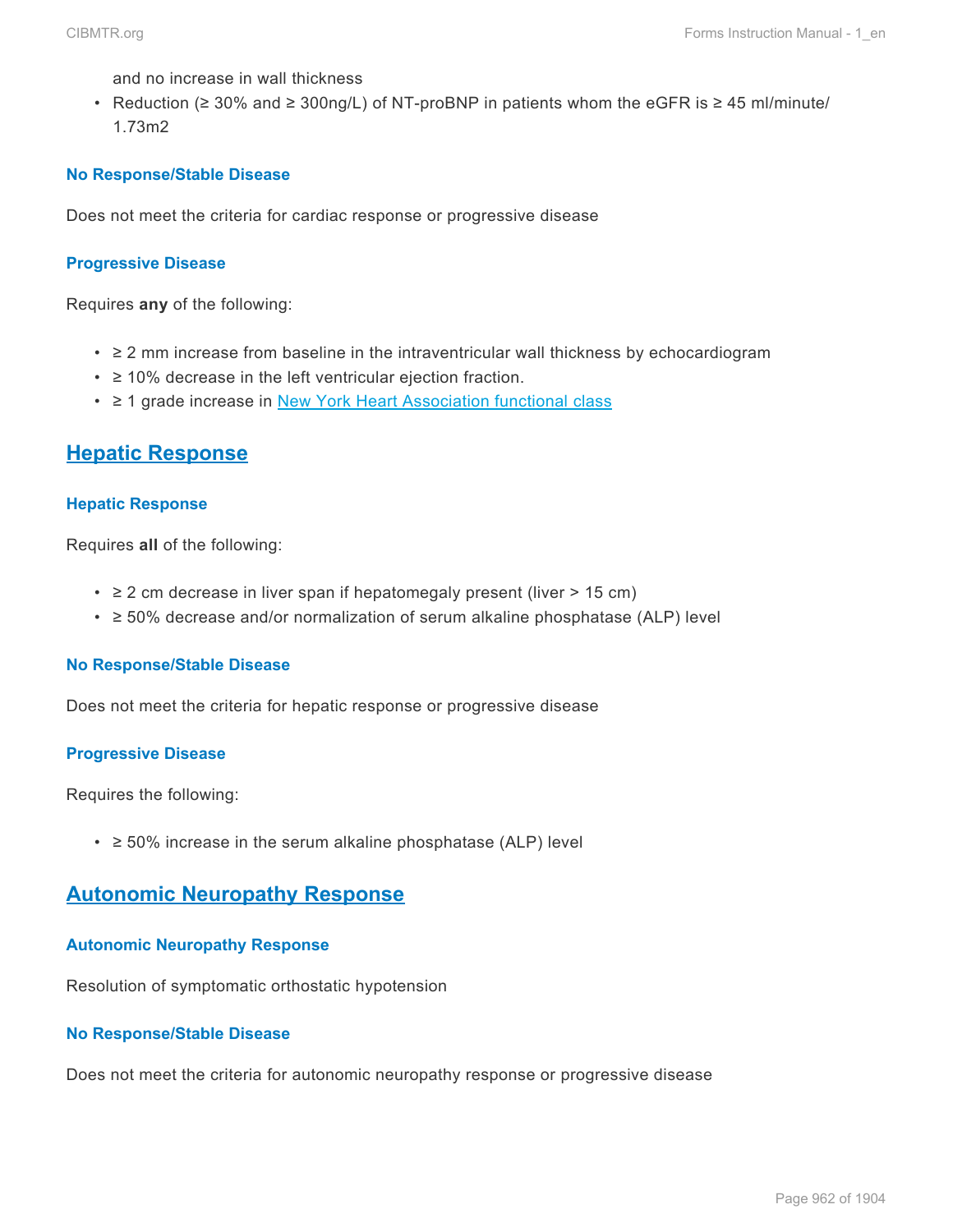#### **Progressive Disease**

Worsening of symptomatic orthostatic hypotension

## **Peripheral Neuropathy Response**

#### **Peripheral Neuropathy Response**

Requires **any** of the following:

- Resolution of abnormal physical findings
- Resolution or improvement of abnormal electromyography (EMG) and/or Nerve Conduction Velocity (NCV) findings

#### **No Response/Stable Disease**

Does not meet the criteria for peripheral neuropathy response or progressive disease

#### **Progressive Disease**

Requires **any** of the following:

- Worsening of physical findings
- Worsening of EMG and/or NCV findings

## **Renal Response**

#### **Renal Response**

- $\geq$  50% decrease of at least 0.5 g/day (500mg/24hr) in 24-hour urine protein of  $>$  0.5 g/day (500mg/ 24hr) pre-treatment **and**
- Creatinine clearance or serum creatinine must not have worsened by ≥ 25% over baseline

If only serum creatinine is obtained, an estimated creatinine clearance can be calculated using the following formula:

**Estimated Creatinine Clearance** = [(140 – Age (years)) \* Weight (kg)] / [72 \* Serum Creatinine (mg/dL)] The calculation should be multiplied by 0.85 for women

#### **No Response/Stable Disease**

Does not meet the criteria for renal response or progressive disease

#### **Progressive Disease**

Requires **any** of the following: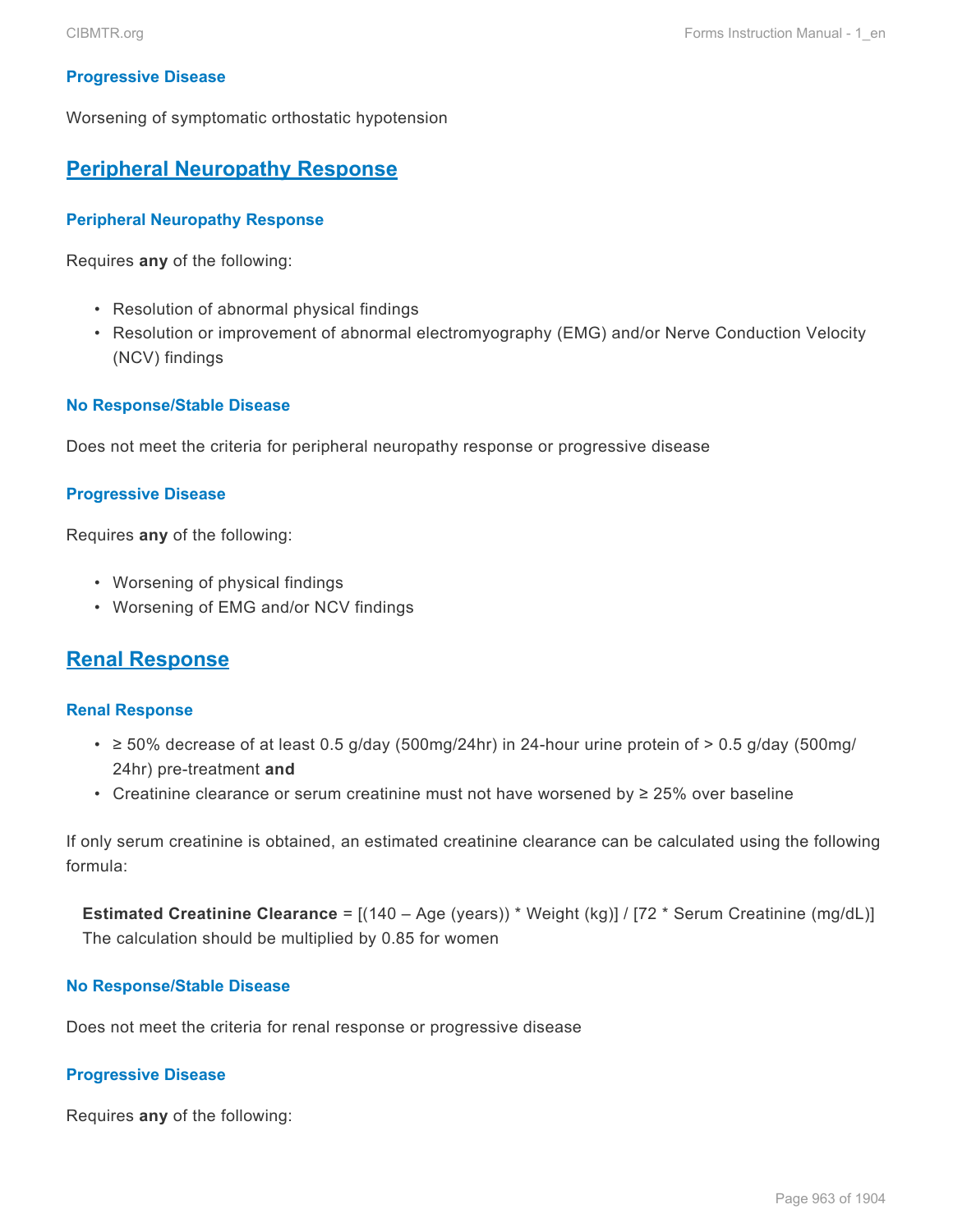- $\geq$  50% increase of at least 1 g/day (1000mg/24hr) for urine protein to > 1g/day (1000mg/24hr)
- 25% worsening of serum creatinine or creatinine clearance

#### Manual Updates:

Sections of the Forms Instruction Manual are frequently updated. The most recent updates to the manual can be found below. For additional information, select the manual section and review the updated text.

If you need to reference the historical Manual Change History for this form, please [click here](http://www.cibmtr.org/DataManagement/TrainingReference/Manuals/Retired%20Forms%20Manuals/Documents/2014.MDS%20Pre-HCT%20Data%20Manual%20Change%20History%20through%203.31.15.pdf) or reference the retired manual section on the [Retired Forms Manuals](http://www.cibmtr.org/DataManagement/TrainingReference/Manuals/Retired%20Forms%20Manuals/pages/index.aspx) webpage.

| <b>Date</b>      | <b>Manual</b><br><b>Section</b>                          | Add/<br>Remove/<br><b>Modify</b> | <b>Description</b>                                                                                                                                                                                                                                                                                                                                                                                                                                                                                                                                                                                            |
|------------------|----------------------------------------------------------|----------------------------------|---------------------------------------------------------------------------------------------------------------------------------------------------------------------------------------------------------------------------------------------------------------------------------------------------------------------------------------------------------------------------------------------------------------------------------------------------------------------------------------------------------------------------------------------------------------------------------------------------------------|
| 5/26/<br>21      | <b>Amyloidosis</b><br><b>Response</b><br><b>Criteria</b> | Modify                           | The Partial Response criteria for Hematologic Response was updated to be<br>consistent with the amyloid response criteria:<br>* ≥ 50% reduction in eurrent serum monoclonal protein levels (if > 0.5 g / dL<br>or > 5 g / L at baseline) $> 0.5$ g/dL<br>* $\ge$ 50 reduction in urine light chains (if >100 mg / day at baseline) $\ge$ 50%<br>reduction in current urine m-protein levels $>$ 100 mg/day with a visible peak<br>* ≥ 50 decrease in clonal serum free light chain levels (if >10 mg / dL or<br>>100 mg / L at baseline) $\geq$ 50% reduction in current free light chain levels ><br>10mg/dL |
| 12/<br>22/<br>20 | <b>Amyloidosis</b><br><b>Response</b><br><b>Criteria</b> | Add                              | Clarified in the Hematologic Response criteria that free light chain ratios are<br>for the serum.                                                                                                                                                                                                                                                                                                                                                                                                                                                                                                             |
| 8/4/<br>2020     | <b>Amyloidosis</b><br>Response<br>Criteria               | Remove                           | Removed the following (struck out below) criteria from the Hematologic<br>Complete Response Criteria:<br>Requires all of the following:<br>• Serum and urine negative for monoclonal proteins by<br>immunofixation<br>• Normal free light chain ratio<br>· Plasma cells in marrow < 5%                                                                                                                                                                                                                                                                                                                        |
| 4/6/<br>2020     | <b>Amyloidosis</b><br>Response<br><b>Criteria</b>        | Add                              | Added guidance on Free Light Chain Ratios.                                                                                                                                                                                                                                                                                                                                                                                                                                                                                                                                                                    |
| 4/19/<br>19      | <b>Amyloidosis</b><br><b>Response</b><br><b>Criteria</b> | Modify                           | Modified the following sections (removed text is struck out below, added text<br>is in red) of the Amyloidosis Response Criteria:<br><b>Partial Response:</b><br>$\cdot$ $\geq$ 50% reduction in current serum monoclonal protein levels > 0.5<br>g/dL<br>$\geq$ 50% reduction in current urine light chain urine m-protein levels<br>$\bullet$                                                                                                                                                                                                                                                               |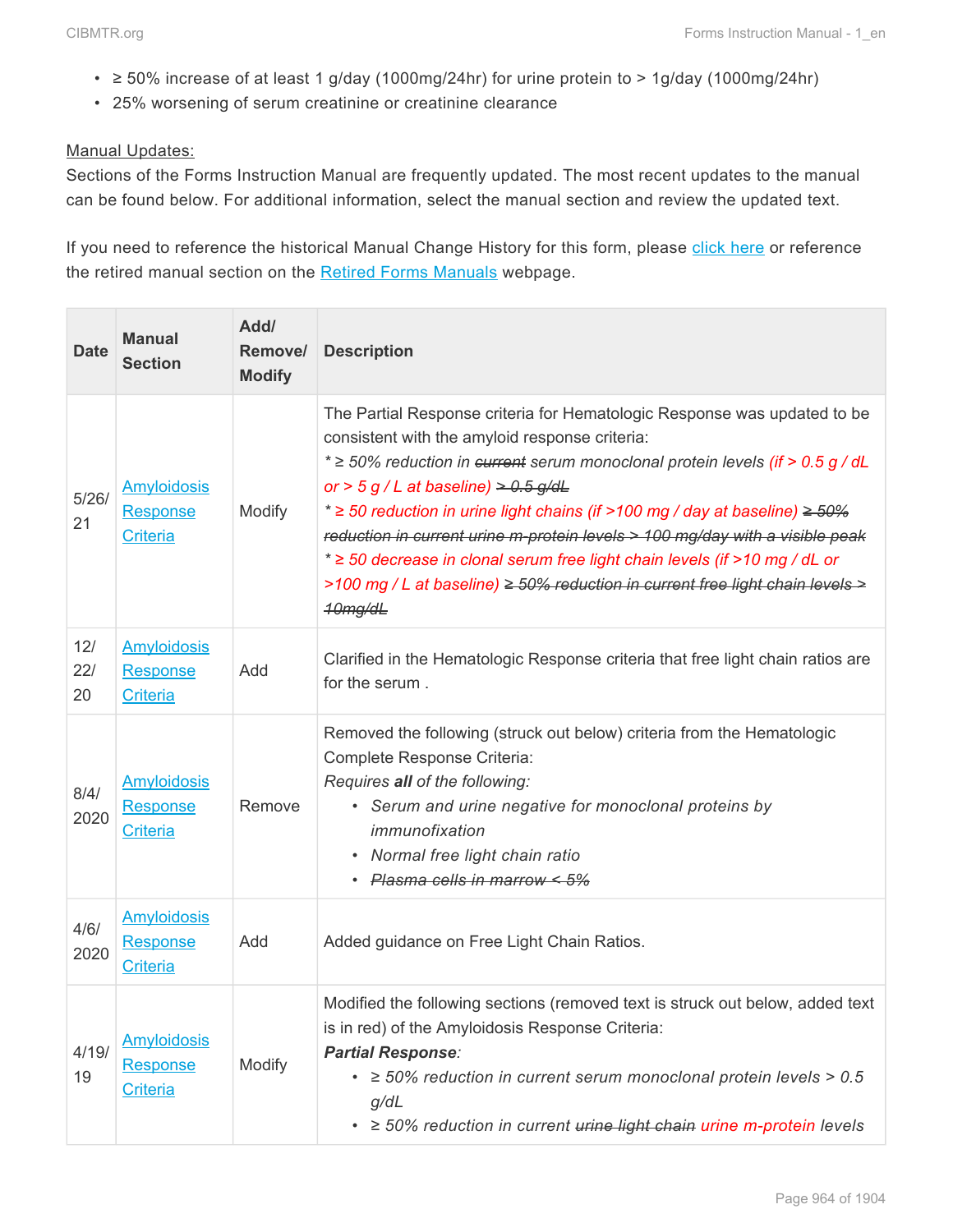|             |                                                   |     | > 100 mg/day with a visible peak<br>$\cdot$ $\geq$ 50% reduction in current free light chain levels > 10mg/dL<br><b>Renal Response:</b><br>$\cdot$ $\geq$ 50% decrease of at least 0.5 g/day (500mg/24hr) in 24-hour<br>urine protein of $> 0.5$ g/day (500mg/24hr) pre-treatment and<br>• Creatinine clearance or serum creatinine must not have worsened<br>by $\geq$ 25% over baseline<br>If only serum creatinine is obtained, an estimated creatinine<br>clearance can be calculated using the following formula:<br><b>Estimated Creatinine Clearance =</b> $[(140 - Age (years)) * Weight$<br>(kg)] / [72 * Serum Creatinine (mg/dL)]<br>The calculation should be multiplied by 0.85 for women. |
|-------------|---------------------------------------------------|-----|---------------------------------------------------------------------------------------------------------------------------------------------------------------------------------------------------------------------------------------------------------------------------------------------------------------------------------------------------------------------------------------------------------------------------------------------------------------------------------------------------------------------------------------------------------------------------------------------------------------------------------------------------------------------------------------------------------|
| 12/3/<br>18 | <b>Amyloidosis</b><br>Response<br><b>Criteria</b> | Add | Added further clarification for the Renal Response criteria (indicated in red<br>below):<br>$\cdot$ $\geq$ 50% decrease of at least 0.5 g/day (500mg/24hr) in 24-hour<br>urine protein of > 0.5 g/day (500mg/24hr) pre-treatment and<br>• Creatinine clearance must not have worsened by $\geq$ 25% over<br>baseline                                                                                                                                                                                                                                                                                                                                                                                    |

*Last modified: May 26, 2021*